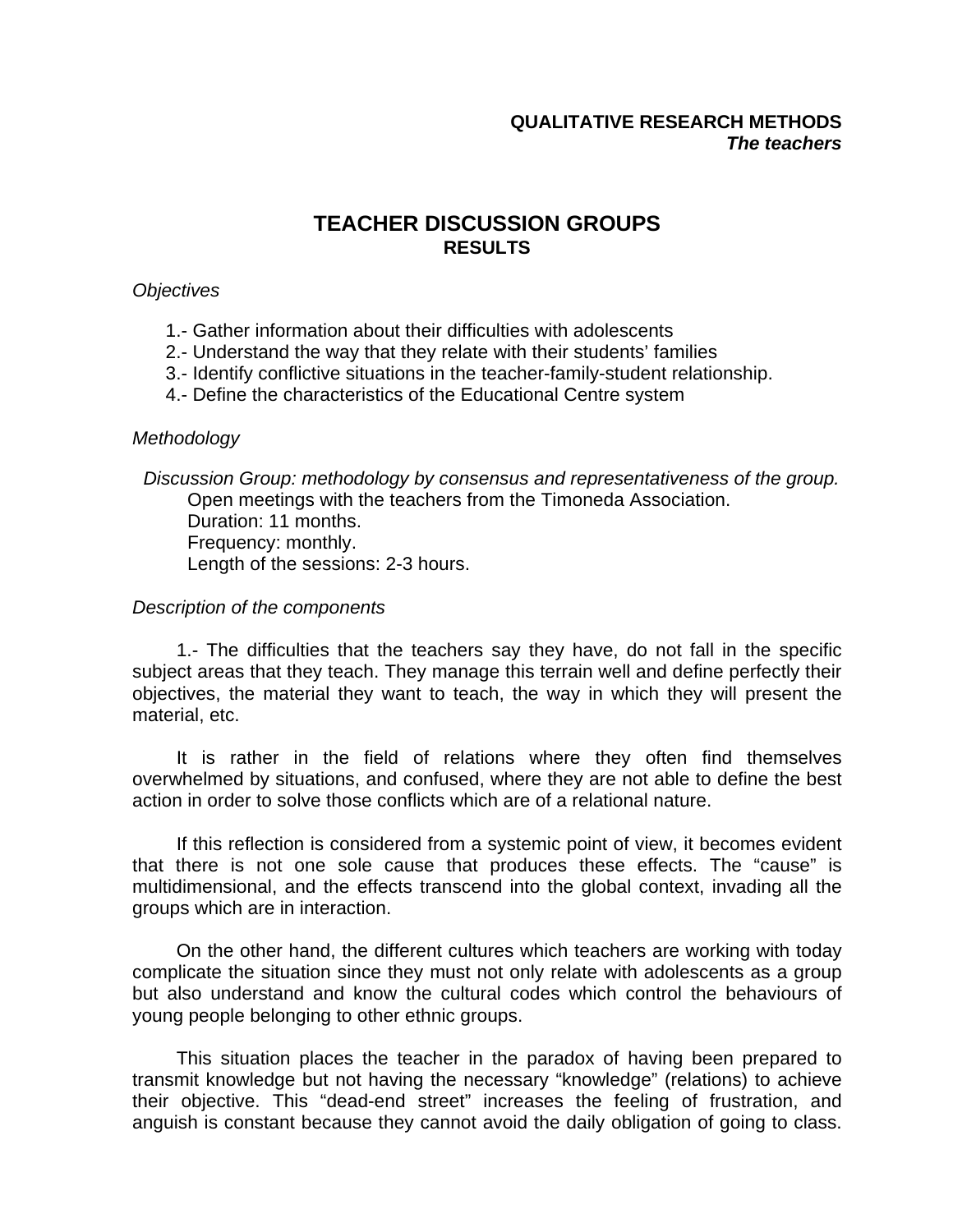The high rate of sick leaves among teachers can be explained by the fact that "getting sick" is one possible response to solve this paradoxical situation.

2.- When teachers feel defenceless in the face of conflictive situations with their students, and they cannot see a way to resolve them in the context of their own educational centre, they usually call the parents to tell them about the problems their child is causing, on the one hand, and to bring them into the educational process to share it, on the other.

After observing simulated interviews, carried out by teachers (role-plays), it is fit to point out some of the tacit aspects as well as certain mind-sets common among teachers, which do not allow them to achieve the objectives the interview was meant to attain.

Concerning the tacit mind-set of the interview, all too often, the problem is that the father "cannot come." The teacher, facing the urgency of solving the problem, holds the interview with only the mother present. This type of interview deprives the teacher of an important point of view for the task of education, that of the father, which often is distinct of that of the mother. On the other hand, it presumes a homeostatic move, in the sense that it reinforces the position of the "peripheral father" in tasks where he should participate just as much as the mother.

Another relevant circumstance in the interviews with parents and teachers is when the teachers find themselves involved in issues which are normally thought to be "family problems." When they feel like this is happening, they think that they should not interfere, and they direct the contents of the interview toward the atmosphere in which the student studies at home: desk, adequate light, anatomical seats, etc. They abandon relational content and leave the parents in the comfortable situation of resolving the conflict by purchasing more suitable furniture. By doing so, the teacher only increases his degree of frustration and once again feels that he is facing the problem alone.

3.- In the interaction among teachers, between teachers and their students, and the families with both groups, dysfunction is produced concerning the content and the relation of the communication (message and behaviour do not correspond) and concerning the symmetry or complementariness of the relational positions (equal to equal or on top-on bottom). At the same time, the sense of identity and belonging to a group, whether it is a family or with reference to the educational centre, seems to dissolve in some cases, with the resulting consequence in the adolescent: because of his stage in the life-cycle, he finds himself at a juncture where he must decide and configure his own identity and sense of belonging.

4.- The group of teachers agreed that the educational centres fulfilled the characteristics of the Unlinked or Broken up systems, and they can be summed up in the following statements:

a.- The elements of the group function with a great degree of independence, but . . . .